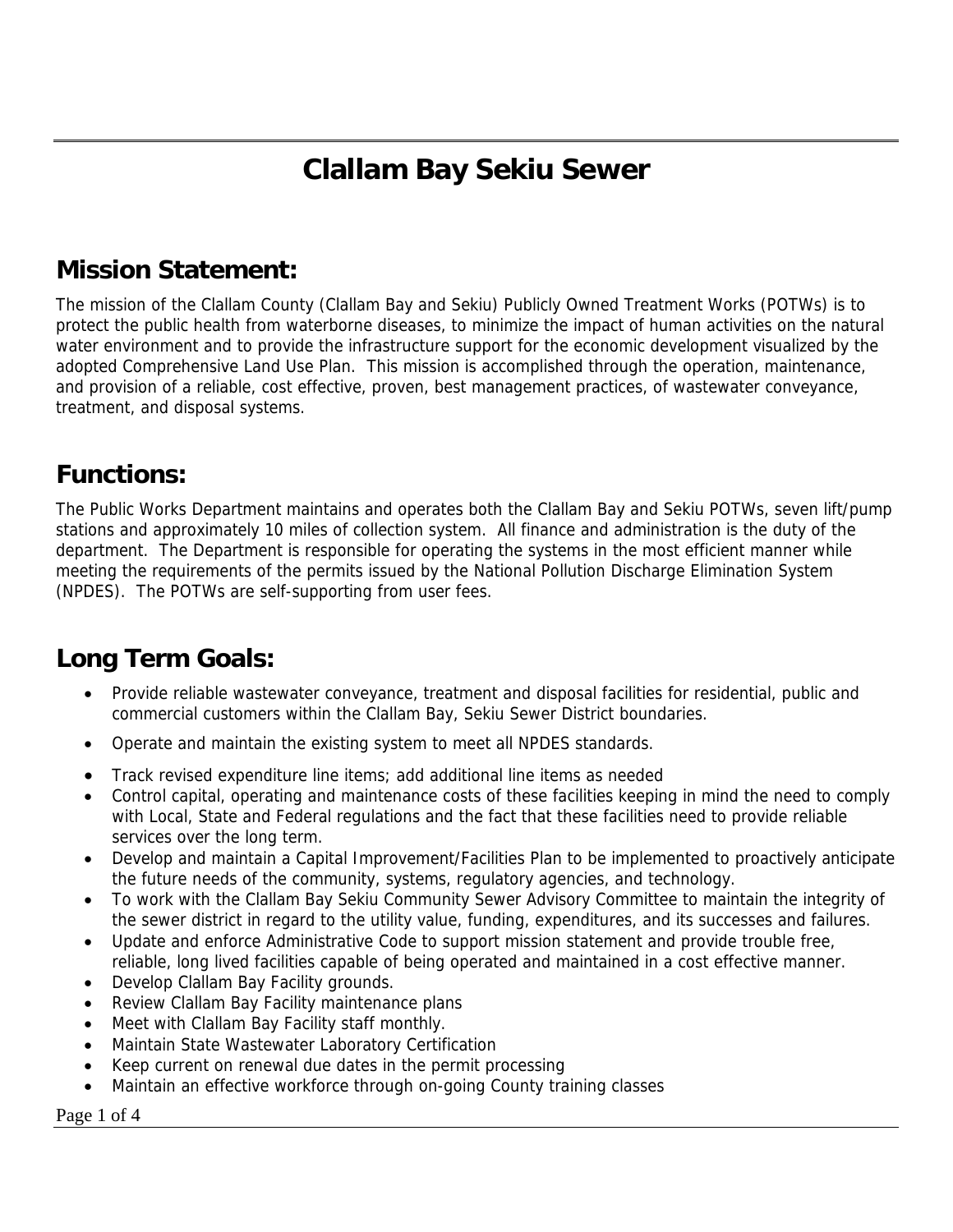# **Short Term Objectives:**

- Phase Administrative Code into County Code Chapter 13 to protect the investment of the system and to protect the public health and welfare.
- Operate the business in a fiscally sound and accountable manner to assure continued quality services to existing and future customers.
- Rehabilitate worn out facilities to meet all reliable criteria required by the Permit and ensure continued service to existing customers.
- Upgrade wastewater treatment system and facilities
- Consolidated billing
- Secure grounds and buildings
- Check condition/longevity and schedule maintenance for utility pickup and pump trucks
- View and record integrity of outfall lines

# **Accomplishments in 2009:**

None listed by the department.

### **Performance Indicators:**

|                                                                                        | 2007 Actual | 2008 Actual | 6/30/09<br>Actual | 2010 Goals |
|----------------------------------------------------------------------------------------|-------------|-------------|-------------------|------------|
| NPDES requirements met.                                                                | Daily       | Daily       | Daily             | Daily      |
| Ability to serve customers.                                                            | Daily       | Daily       | Daily             | Daily      |
| Completion of construction and plant betterment<br>projects on time and within budget. | Yearly      | Yearly      | Yearly            | Yearly     |

### **Workload Indicators:**

|                                                  | 2007 Actual | 2008 Actual | 6/30/09 | 2010      |
|--------------------------------------------------|-------------|-------------|---------|-----------|
|                                                  |             |             | Actual  | Estimated |
| Gallons of wastewater treated in million gallons | 26.22       | 27.8        | 14.9    | 28.0      |
| Gallons of bio-solids treated                    | 116,567     | 112,500     | 55,500  | 115,000   |
| Hours of plant(s) manned operation               | 2,800       | 2980        | 1480    | 2920      |
| Number of hookups                                | 292         | 302         | 306     | 310       |
| Daily monitoring requirements                    |             |             |         |           |
| Monthly monitoring requirements                  |             |             |         |           |
| Annual reporting                                 |             |             |         |           |
| Bio-solids program maintained to meet            |             |             |         |           |
| requirements                                     |             |             |         |           |
| Operation and maintenance schedules followed     |             |             |         |           |

#### $\checkmark$  = requirements met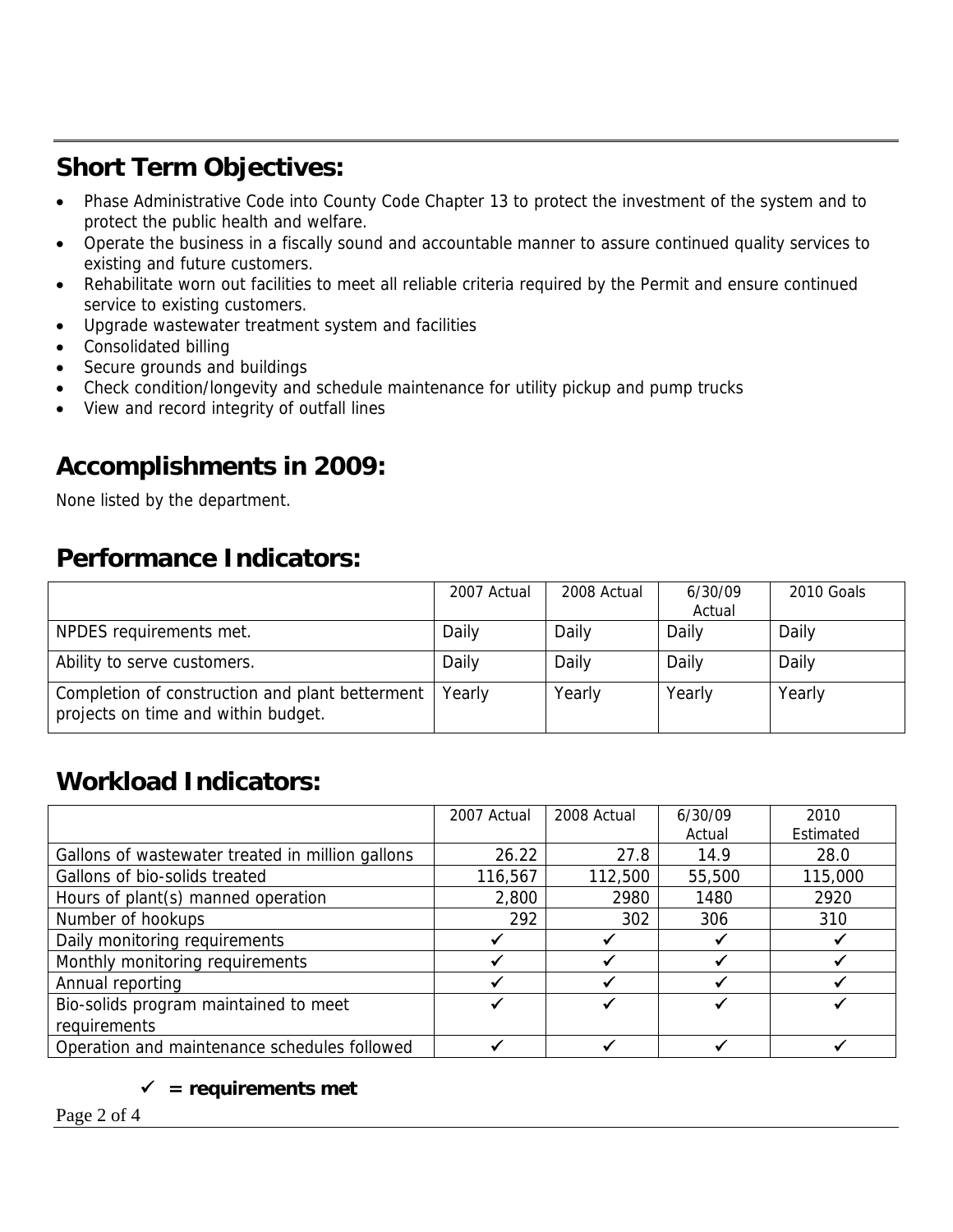### **Staffing Level:**

| -                   | 2007 Actual | 2008<br>Actual | 6/30/09<br>Actual | 2010 Budget |
|---------------------|-------------|----------------|-------------------|-------------|
| Full time employees | $\sim$      | ח ר            | $\Omega$          | ົດ          |
|                     | ے . ۔       | z.u            | z.u               | z.v         |

# **Operating Budget**

#### **Revenues:**

|                                       | 2007      | 2008      | 6/30/09   | 2010          |
|---------------------------------------|-----------|-----------|-----------|---------------|
|                                       | Actual    | Actual    | Actual    | <b>Budget</b> |
| Beginning fund Balance                | 233,754   | 193,201   | 227,876   | 165,548       |
| Taxes                                 |           |           |           |               |
| Licenses and Permits                  |           | 0         |           |               |
| <b>Intergovernmental Revenues</b>     |           | 0         |           |               |
| <b>Charges for Goods and Services</b> | 254,060   | 263,623   | 135,229   | 279,683       |
| <b>Fines and Forfeits</b>             |           | 0         |           |               |
| <b>Miscellaneous Revenues</b>         | 10,457    | 8,975     | 5,354     | 4,008         |
| <b>Other Financing Sources</b>        | 1,219     | 37,708    | $-17,610$ | 60,333        |
| <b>General Tax Support</b>            |           | 0         |           |               |
| <b>TOTAL</b>                          | \$499,490 | \$503,507 | \$350,849 | \$509,572     |

# **Expenditures:**

|                                        | 2007      | 2008      | 6/30/09   | 2010          |
|----------------------------------------|-----------|-----------|-----------|---------------|
|                                        | Actual    | Actual    | Actual    | <b>Budget</b> |
| <b>Ending Fund Balance</b>             | 243,280   | 225,304   | 180,081   | 119,198       |
| Salaries and Wages                     | 89,769    | 102,215   | 66,753    | 147,208       |
| <b>Personnel Benefits</b>              | 42,581    | 36,820    | 22,963    | 53,686        |
| <b>Supplies</b>                        | 22,892    | 36,873    | 19,685    | 34,164        |
| Other Services and Charges             | 36,796    | 52,030    | 31,344    | 65,654        |
| <b>Intergovernmental Services</b>      | 3,453     | 3,657     | 1,865     | 3,467         |
| <b>Interfund Payments for Services</b> | 59,500    | 46,608    | 28,158    | 59,203        |
| Capital Outlay                         | 1,219     | 0         | 0         | 26,992        |
| <b>TOTAL</b>                           | \$499,490 | \$503,507 | \$350,849 | \$509,572     |